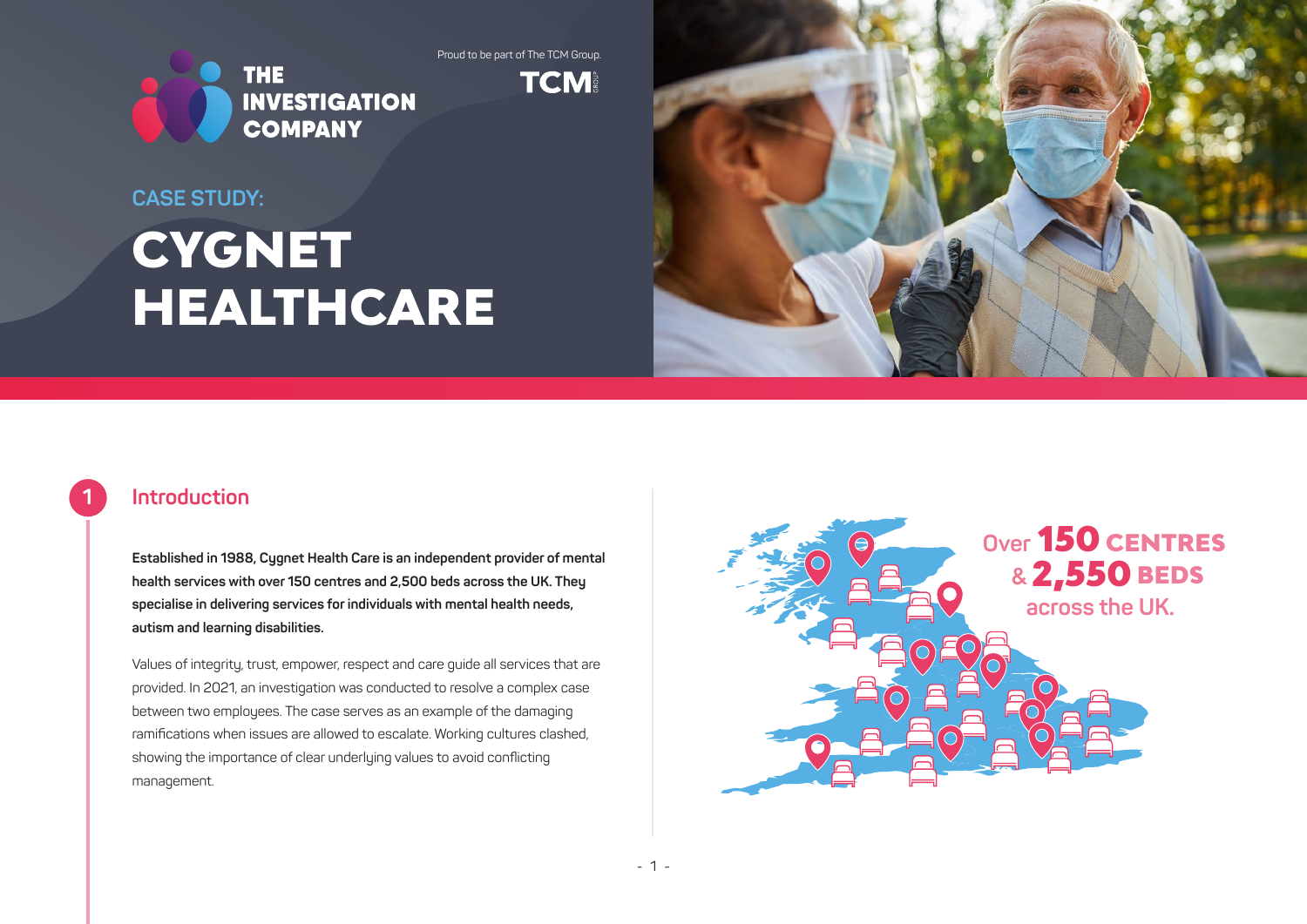

**As a former Detective Chief Inspector with the Metropolitan Police, Rachael Stiddard is a highly trained and experienced interviewer with principles of compassion and care. Working with vulnerable witnesses and victims has defined much of her career, resulting in her expertise in public protection, professional standards and misconduct.**

With her wealth of experience and personal approach, Rachael was chosen to conduct this investigation involving a sensitive case. She has worked extensively with Healthcare Trusts, lending her specific knowledge to this sector.

## **Targeting issues**

**2**

In May 2021, the Complainant raised a grievance against a member of another team within the organisation. The Complainant resided in the clinical team and the Complained-of worked in the operations team - two mismatched sides of the same business. Both teams were governed by unclear policies and procedures, with contradicting best practice, exacerbated by pressures of ongoing external inspections. The operations member was in charge of ensuring that the inspection was passed and the clinical employee oversaw the giving of care, encountering a clash of vested interest.

The complaint was formally made due to an undermining of professionalism. Emails were sent back and forth that were personally detrimental. All issues were viewed from a position of prejudice, with neither party able to view the situation objectively.

As the investigation went on, a grievance between two managers evolved into a wider cultural issue. Cygnet Health Care merged two companies several years ago, with different working practices, meaning that values were not streamlined when the merging commenced. Since the formation of Cygnet, underlying contention had been brewing until boiling point.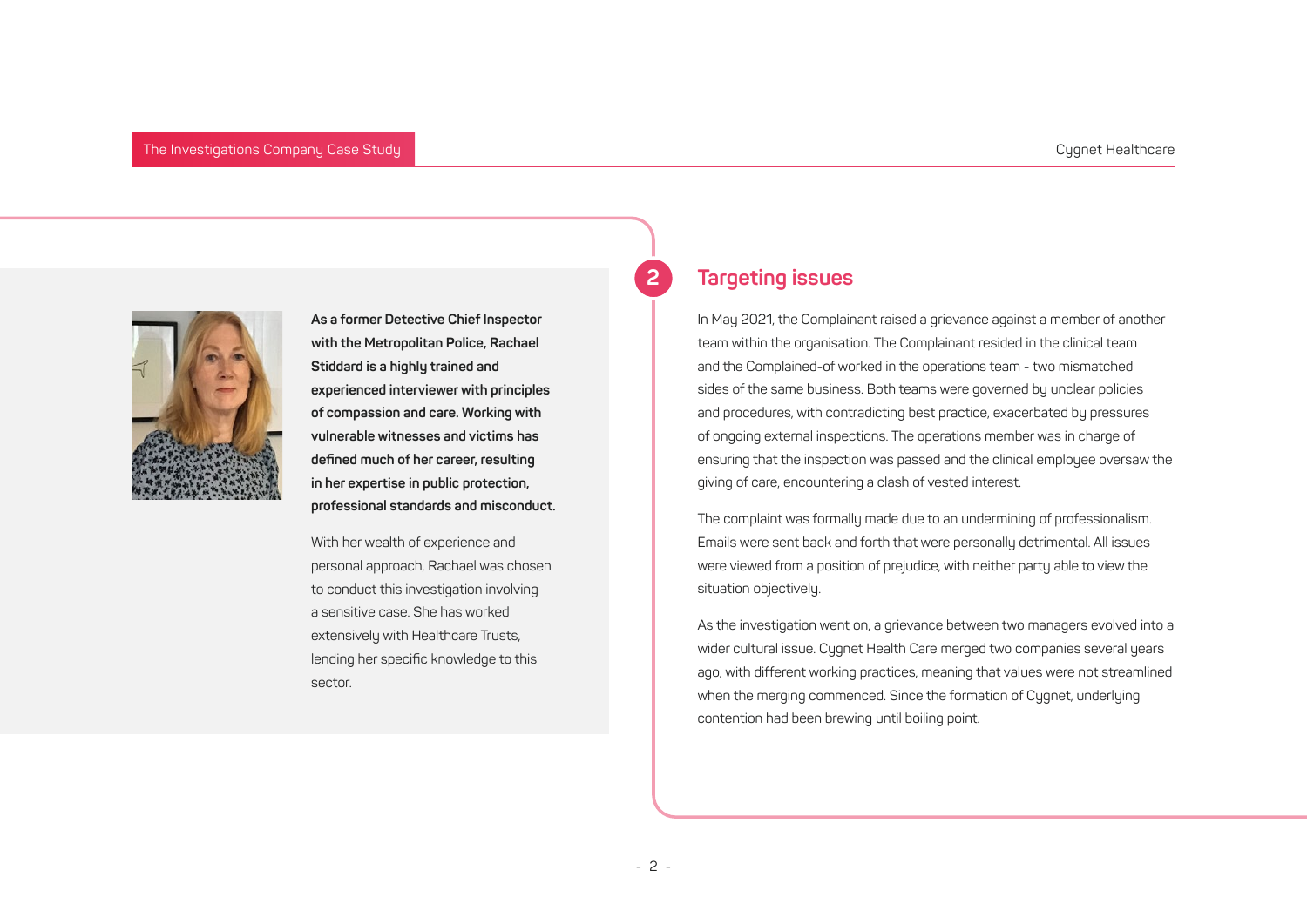# **Conducting an investigation**

In June 2021, the Complainant raised a formal grievance in relation to the conduct of the operations manager, and The TCM Group were commissioned to undertake an independent, objective, investigation. The history of a difficult working relationship was acknowledged in understanding the case.

The Investigator, Rachael Stiddard, was assigned to the case and heard account of the grievance. Allegations surmised that the Complainant had been undermined by the Complained-of with four specific incidents as evidence of this. Throughout the investigation, Rachael interviewed both parties with additional witness accounts and documentary evidence. The Cygnet Code of Conduct policy and the Cygnet Harassment and Bullying policy were taken into consideration when conducting the investigation.

All interviews were conducted remotely in line with COVID-19 guidelines. Notes made by the investigator were reviewed by both parties to ensure a true and accurate reflection of the case. Amendments were then captured and final versions sent to both parties. The Investigator viewed a range of documents including emails, minutes of meetings and job descriptions detailing the roles and responsibilities of individuals.



An employment investigation uses the balance of probabilities to decide whether the incident was more likely to have occurred than not. Rachael interviewed six witnesses alongside the involved parties to gain a wider perspective of the incidents. Using the balance of probabilities, the Investigator found two of four allegations to have a case to answer, providing recommendations for the organisation to follow to improve the situation. The main cause for concern was found to be a wider disconnect within the company as a result of a previous merger. Cultures and working practices were in conflict, with an organisational split stifling employee productivity, wellbeing and engagement.